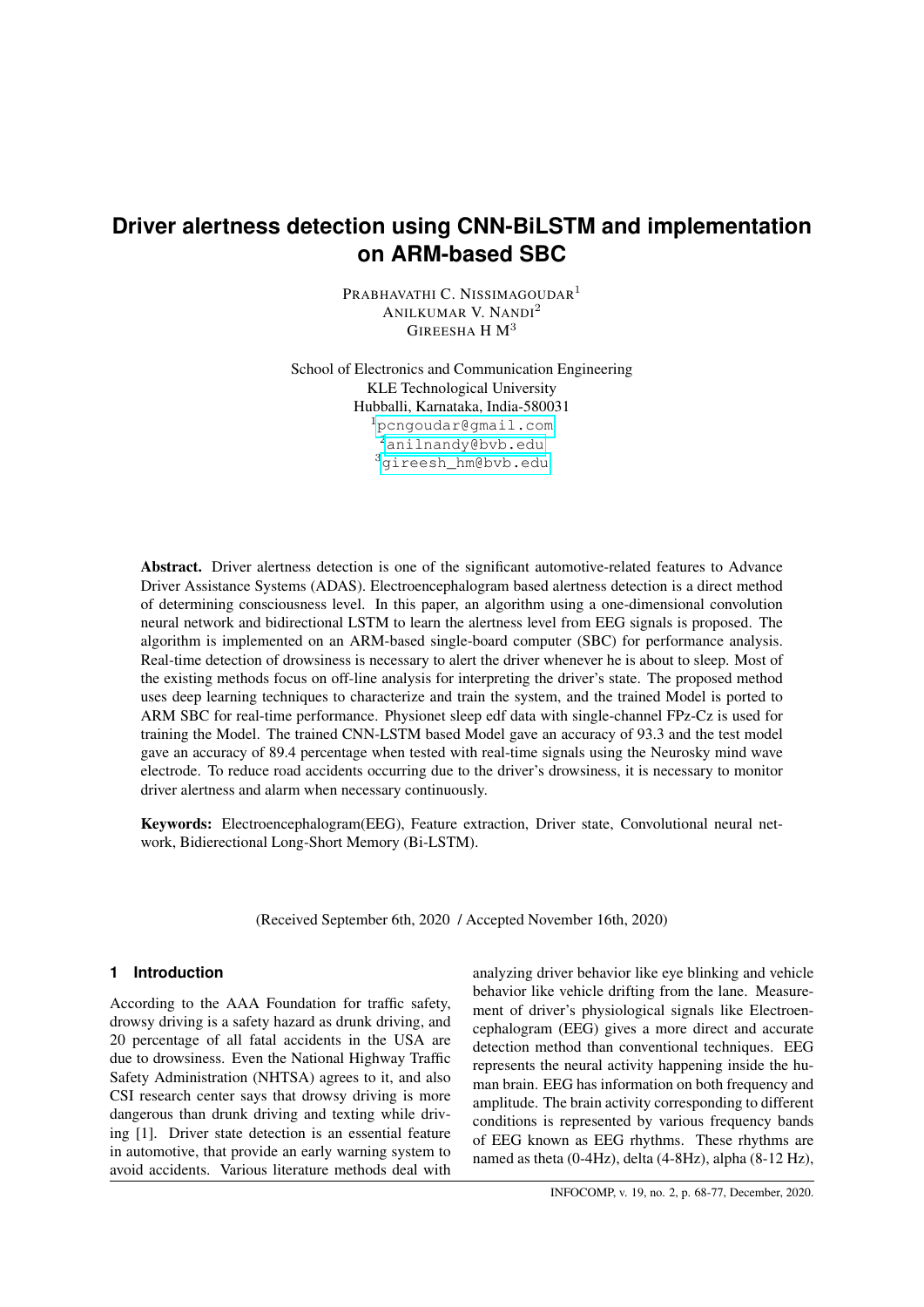beta (12-30 Hz) and gamma (30-100 Hz) frequency bands. The extraction and analysis of these frequency bands' representative features is vital in determining the human brain's different states. EEG analysis includes various steps comprising of data acquisition using EEG sensors/electrodes, pre-processing to separate different EEG rhythms, extraction and selection of representative features, and finally, classification of EEG features according to varying conditions of the brain.

Many existing studies use machine learning techniques wherein the classification is performed on handengineered extracted features from the EEG signal. Recently the availability of large data sets of EEG has led to applying deep learning techniques to EEG analysis. Deep learning techniques provide robust automatic learning of EEG features compared to conventional hand-engineered feature learning models. This paper discusses methods for the analysis and classification of EEG signals to detect the driver's cognitive state. The algorithm is also implemented on the ARM single board computer for real-time testing. To classify EEG signals deep learning-based CNN-LSTM technique is adopted, a combination of convolution neural network and recurrent neural network (RNN).

The structure of the paper is as follows; in section two we discuss the related existing literature for the proposed work, section three discusses methodology related model architecture, based on deep convolution neural networks and Bi-LSTMs. section four details about experiments and results involving datasets, virtual simulation environment, parameter optimization, porting the Model to ARM SBC. Section four details observations and discussions on the Model's parameters and classifier results and the test results obtained with the Neurosky sensor and ARM SBC hardware. Section five concludes the paper.

# **2 Related Work**

The accuracy of EEG classification depends on the representative features selected and feature learning models. A lot of research has been carried out using handengineered methods of feature learning using traditional machine learning techniques.

Mohammed Diykh et al. discussed identifying six sleep stages using the statistical time-domain approach with the structural graph similarity and K-means classifier. [3][16]. Farhan Riaz et al. proposed a feature extraction method that used a time-frequency analysis of non-stationary EEG signals using empirical mode decomposition (EMD). [4][17]. Ning Wang, et al. suggested a compact feature representation method to determine epileptic seizure conditions. The proposed feature elimination method overcomes the redundancy and noise components for obtaining low dimensional and independent feature vector [5][14]. Robert Jenke et al. proposed a method to determine emotions using EEG signals. They experimented with different feature selection methods and suggested features selection using multivariate methods to give accurate results compared to univariate methods. [6].

Traditional methods of EEG classification used machine learning approaches, wherein the feature extraction selection plays a major role. The features of the signals in time/frequency/time-frequency domains [19] are extracted and with a suitable elimination technique, only significant features were retained. Some methods also use non-linear techniques like wavelet transforms [7][13] and also empirical methods of feature extraction and selection are discussed in the literature.

Recently many researchers are exploring deep learning methods for EEG signal analysis. The availability of huge data size for such signals is triggering their research. The literature has recorded that deep learning approaches proved efficient for image and video analysis.

Yaguang Jia et.al proposed a method to extract significant features for classifying signals with high dimensionality and multi-channel properties from a steady-state motion visual evoked potential signals using deep belief neural (DBN) network and stacked restricted Boltzmann machine (RBM). The proposed method extracts local features from every channel and further fuses the information before giving it to classifiers. To achieve higher accuracy and lower intersubject variability.[8][15]. Mehdi Hajinoroozi et al. proposed an approach which incorporates, channelwise convolution neural network with restricted Boltzmann machine. The algorithm showed convincing results for Independent Component Analysis (ICA) transformed data compared to raw EEG data [9][12].

Deep learning methods using multiple layers of linear and non-linear processing have been used in some of the recent studies. O. Tsinalis, et al. used Convolution neural networks (CNN) to extract time-invariant features using a single-channel electrode [4]. Wang N et al proposed Deep Belief Nets (DBNs) to learn features based on probabilistic representations from preprocessed raw polysomnograms [5]. These methods mainly focused on time-invariant features and did not consider temporal information. The traditional handcrafted feature extraction methods which require the model to choose a suitable feature extraction and selection methods before using the classification technique. These techniques provide the desired accuracy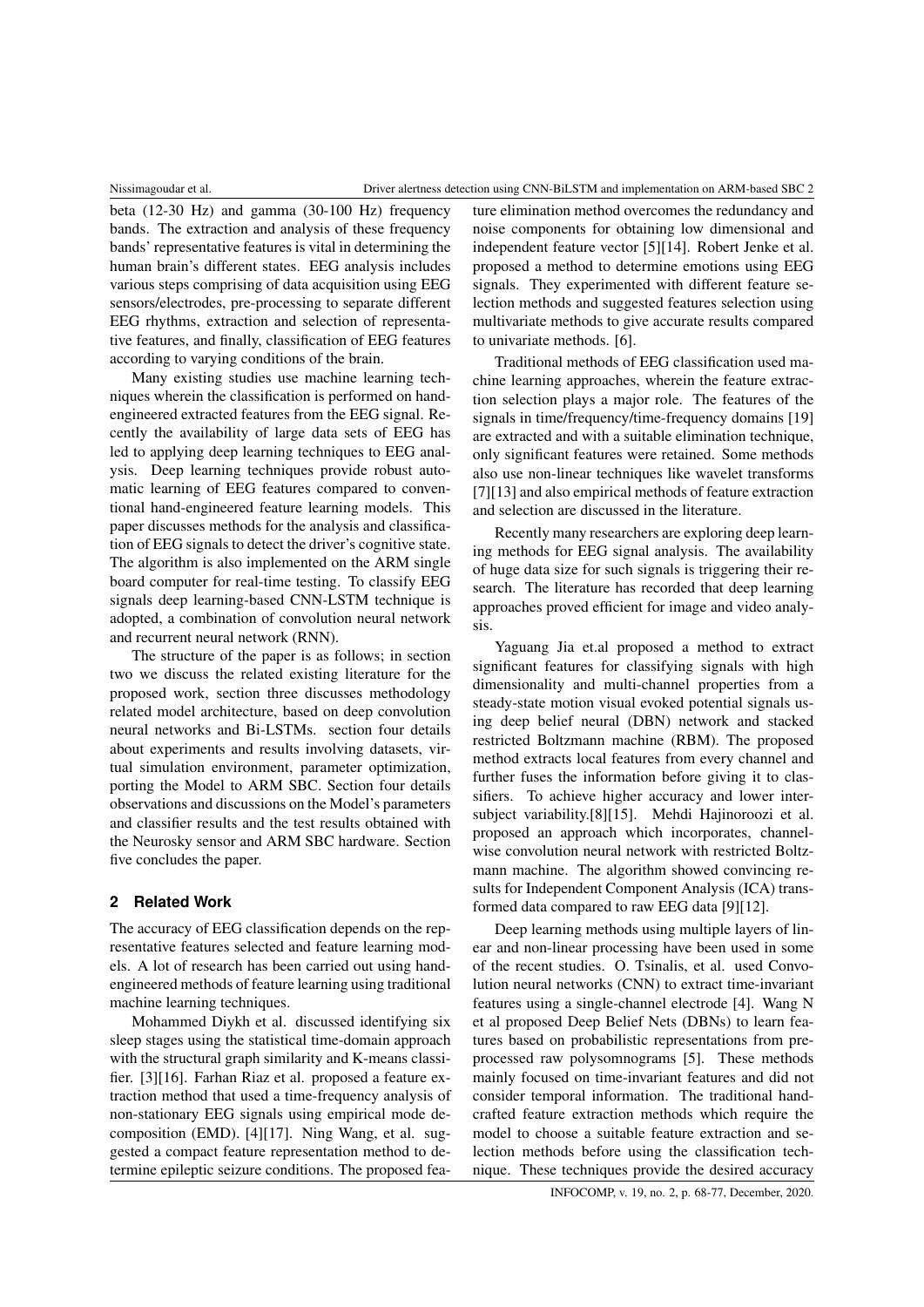with proper tuning at feature extraction/selection and classification levels. The recent deep learning approach does not require a handcrafted approach to obtain significant features, instead, the model learns the features automatically.

Compared to the conventional neural networks, the RNNs have a memory element, from which the decision is based on the previous history. This gives an advantage of decisions based on the prediction of the next state[20]. In this paper, we propose a Convolution Neural Network (CNN) based feature learning model for determining driver alertness level that also uses a BiLSTM. The combination of CNN based feature learning model and RNN based classification technique is adopted in this work. The model automatically learns the features and can be effectively used for classification with higher accuracy for predicting the driver states. The model is ported to ARM SBC for real-time testing of the algorithm.

# **3 Methodology**

The proposed model uses two main parts as shown in fig:1. One training model and the other is the prediction model. The model is trained using CNN and Bidirectional LSTM and the trained model is ported to ARMbased SoC for testing. The training model is further divided into two parts as shown in fig:2, the first part is the feature learning model which learns time-invariant features using two layers of CNN and the second part is RNN based bidirectional LSTM which used for learning temporal features such as state transition rules. The data used by this network is single-channel EEG 5-s epochs.



Figure 1: Block diagram of the proposed approach

# **3.1 Time in-variant Feature learning model**

The feature learning model uses two CNNs with different filter sizes. One CNN to learn temporal information which has a smaller filter size and other CNN with a larger filter size to learn frequency information [2][10]. Four CNN layers and two max pooling layers are used. The convolution layer performs 1D convolution with its filters, followed by normalization. The activation function used at the output layer is rectified linear unit (ReLu). Drop out is further used to reduce the feature size.

$$
h_i^1 = CNN_1(a_i) \tag{1}
$$

$$
h_i^2 = CNN_2(a_i) \tag{2}
$$

$$
X_i = h_i^1 || h_i^2
$$
 (3)

Where hi1 are temporal features from layer 1 of CNN and hi2 are frequency features of CNN layer 2 and Xi is the concatenated feature set.



Figure 2: CNN-BiLSTM based training model

#### **3.2 RNN based bi-directional LSTM for temporal features**

Bi-directional LSTM is used to learn temporal features such as state transition rules. The concatenated information from CNN layer 1 and layer 2 are input to this section. The Bi-LSTM uses both forward and backward propagation which run independently to learn from past and future representation. The next state is predicted previous(memory) conditions. Suppose there are Xi input features from previous state representing 1-s EEG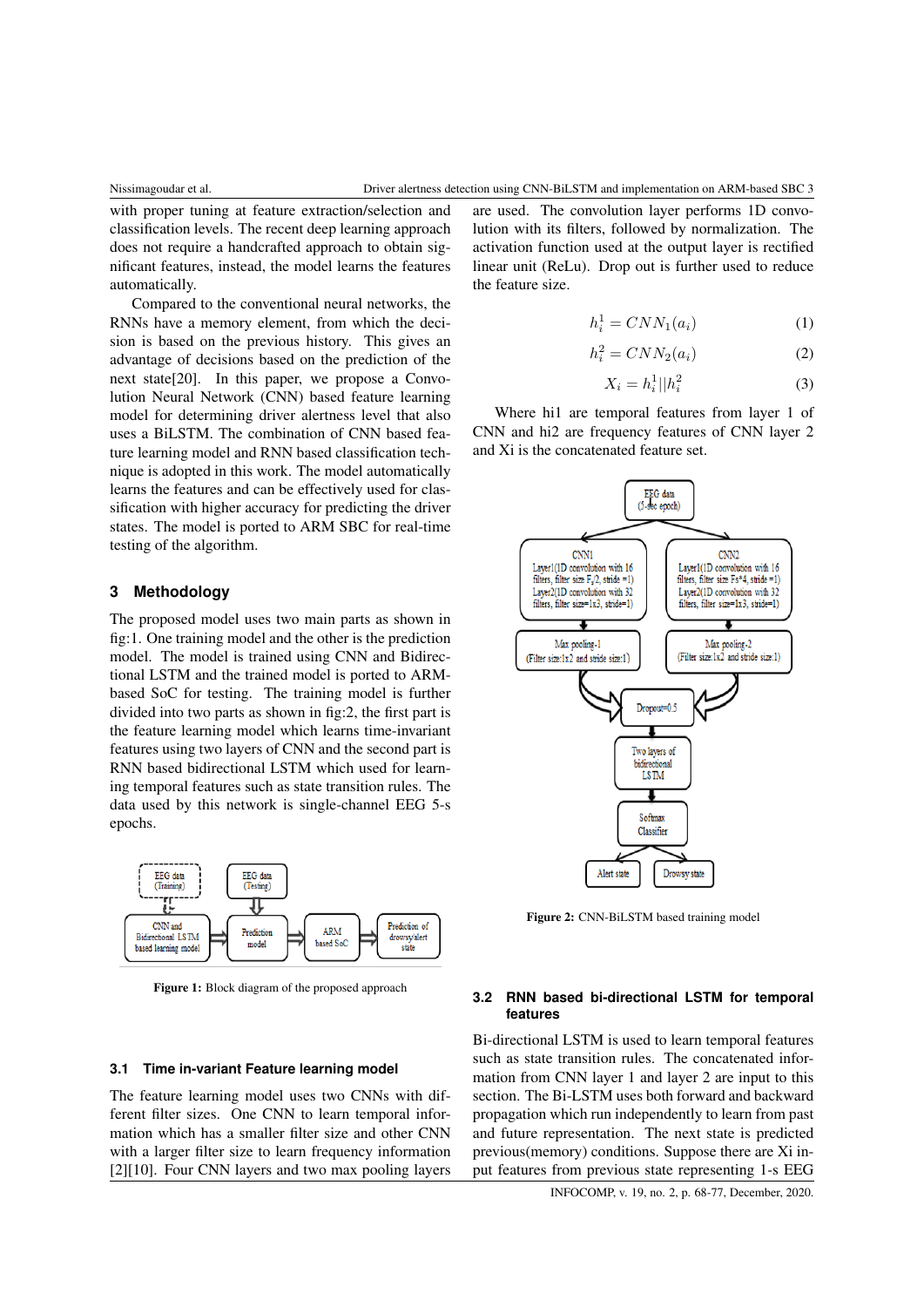**4.1 Sleep edf data sets**

epoch, bi-directional LSTM learning is represented as,

$$
h_t^f, c_t^f = LSTM\theta_f(h_(t-1)^f, c_(t-1)^f, x_t)
$$
 (4)

$$
h_t^b, c_t^b = LSTM\theta_b(h_(t+1)^b, c_(t+1)^b, x_t)
$$
 (5)

Where LSTM is performed on data  $x_t, h_t^f, c_t^f, \theta_f$  and  $h_t^b, c_t^b, \theta_b$  are parameters of forward and backward propagation.

#### **3.3 Model specifications**

For the time-invariant CNN based feature learning model, Two CNNs with two layers each. Layer 1 of CNN1 with filter size as Fs/2 and stride size of 1 and layer1 of CNN2 had a filter size of Fs\*4 and stride size of 1. Layer 2 of CNN1 and CNN2 had the number of filters as 32, filter size as 3, and stride size was 1. The pooling layer used max-pooling with filter size 2 and stride size 1. Then 0.5 dropout operation was performed on concatenated data. For Bi-LSTM cell size was 512. From this, we could retain only significant features and avoiding the problem of overfitting.

#### **3.4 Algorithm**

The model is trained end-to-end using the backpropagation technique. A two-level training approach is used to train the model. At the first level model learns for timeinvariant features using two CNNs. The model further learns for state transition rules to predict the state using BI-LSTM. Level1: The model is trained using two CNNs using a supervised approach and Softmax function at the output layer. Then the model uses Adam optimizer with learning rate lr. Level 2: The pretrained model is further trained using Bi-LSTM which uses forward and backpropagation techniques to learn from the past and future. The state is predicted using state transition rules.

# **4 Experiments, Hardware Implementation, and Results**

The experimentation was carried out using data labeled as alert and drowsy conditions. The feature learning model of CNN-Bi-LSTM based network was experimented for varying model parameters and verified on ARM hardware. The model experimented with two data sets i) Publicly available sleep edf ii) Neurosky mind wave mobile sensor data collected from a virtual driving simulation environment

The data sets used for training were obtained from publicly available sleep data from Physionet database [11]. The sleep data files known as Polysomnograms(PSG.) are in the European data formats( edf). The related annotations are in hypnogram files (hypnogram.edf). The data consists of data recorded from 61 subjects for the whole night and has been categorized into different sleep stages(W(wake), Sleep stage 1 to 4, Rapid Eye movement(REM), and unidentified data as ?(Not scored)). Sleep edf data consists of recording from Fpz-Oz and Pz-Oz locations of EEG electrodes. The sampling frequency of the data is 100Hz. For the experimentation purpose, the data is separated as W and S1, the sleep stage 1 or drowsy data, using Polyman tool.



Figure 3: EEG signals for sleep stage S1 and wake stage W

# **4.2 Data collection using the Neurosky Mindwave sensor in Virtual driving environment**

The raw EEG data is obtained from the brain using the Neurosky Mindwave sensor (NeuroSky Inc., San Jose, CA, USA)., a commercially available headset which is a noninvasive type of brain-computer interface. The sensor consists of a single dry electrode with a dimension of 12mm x 16 mm, which is to be placed on Fp1(Frontal left lobe), according to the 10-20 international system. The data is provided through TGAMI(ThinkGear ASIC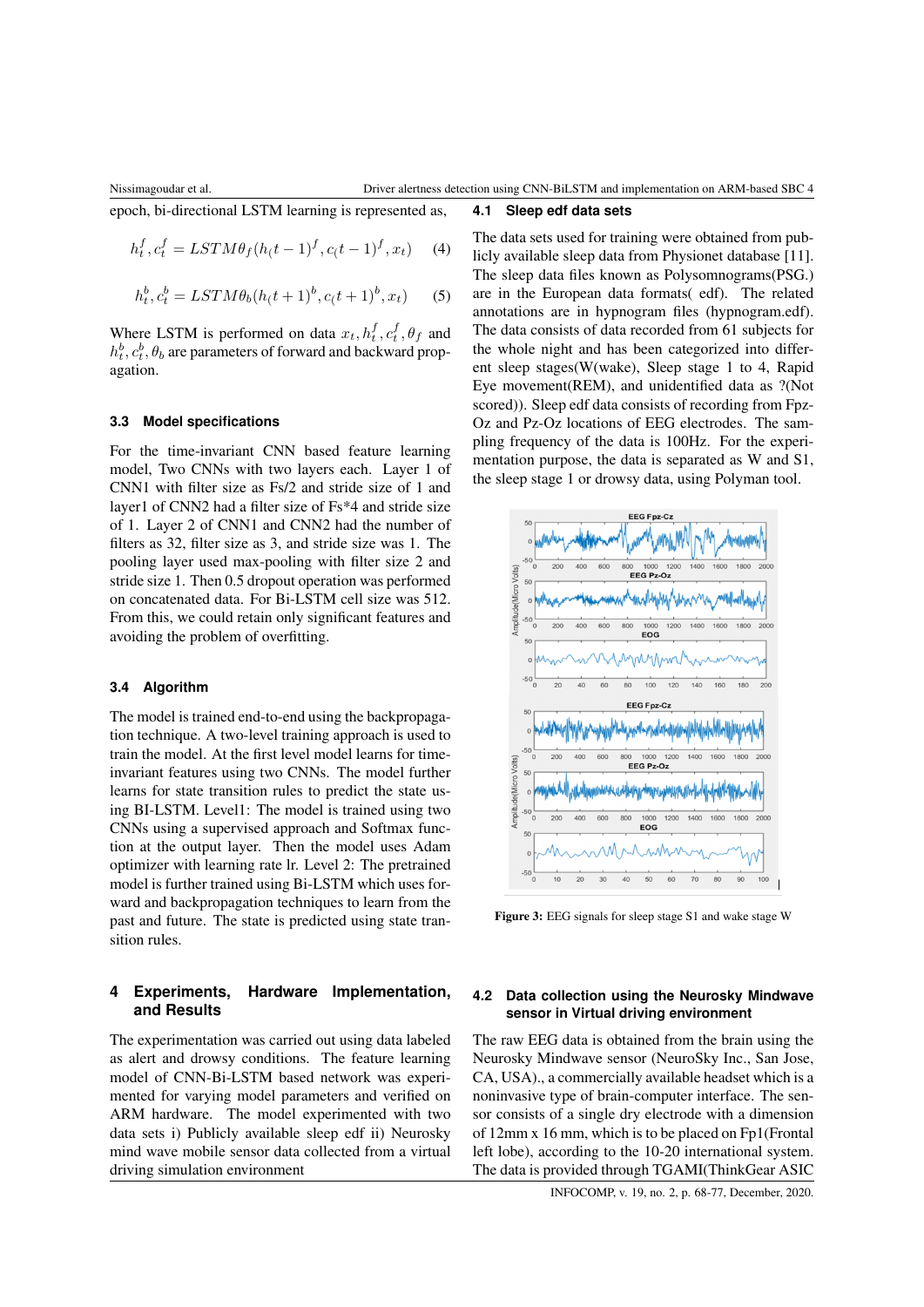Module) integrated circuit. The sensor uses an electrode clipped to the left ear lobe as a reference. The sampling rate of the data is 512 Hz. The sensor is placed on the scalp to acquire raw EEG information. The acquired raw EEG is used for further processing.

### **4.3 The virtual driving simulation environment**

A virtual driving simulation environment (figure 4) is used to collect data using the Neurosky sensor. The environment provides a vision of  $180\text{\AA}^\circ$  from a driver seat. Three front projectors simulate the real driving views with inner and outer rear view mirrors with a perceived field of vision close to  $360\text{\AA}^\circ$ . The sound system is also provided with acoustics from inside and outside the vehicle.

The recordings from the Neurosky mind wave sensor consist of EEG signals from 18 participants, who took the virtual driving simulator test. The duration of the data was collected for three to four hours of monotonous driving between the periods of 1.30 pm to 5.30 pm. EEG signals acquired are from FP1. The speed limit of the vehicle was set to 60km/h. The data was collected in the form of raw EEG into EDF(European Data Format) using MATLAB software.



Figure 4: Performance of training and validation for sleep edf data

### **4.4 Algorithm Implementation**

The implementation of the algorithm was done using TensorLayer, the extended library from Google Tensorflow. The numerical computations involving CPU and GPUs during training and validation are performed using the TensorLayer library. The model is trained and validated from the collected dataset a 2 GB Nvidia 840 MX GPU system; dependencies like python, NumPy, CUDA toolkit 8.0 and CuDNN v5, TensorFlow-gpu, matplotlib , scipy, pandas , tensor layer and sci-kit learn were installed. The obtained checkpoints are saved as a model that is deployed on ARM SBC with the preinstalled TinkerOS (a Debian Linux derivative). All the

dependent libraries such as python, NumPy, and sci-kit learn, are installed which are compatible with the hardware to run the inference. The training time for each fold was around 2.5 hours and testing time was nearly 40ms for 20 epochs.

# **4.5 Model Extraction**

The trained model is extracted and saved in two methods,

- The weights are saved as .h5 file and the architecture is saved as .json file. While loading the model, first the architecture is loaded, and then weights are added to it.
- Alternatively, the model with both training weights and architecture is saved as .model file.

#### **4.6 Hardware Implementation**

Hardware implementation to deploy a neural network requires special attention. Training and testing both could be performed on the microcontroller having higher RAM and a high-performance processor. Training on any personal computer and deploying the model file on embedded hardware seems to an intelligent choice. We selected the ARM-based Single board computer with ARMv7-A 32-bit architecture, CPU with quad-core 1.8GHZ ARM Cortex-A7, 600MHz Mali T760 MP4 GPU[18]. This processing ability was sufficient to run our application.

#### **4.7 Virtual Environment**

The testing of the algorithm is performed on the virtual environment. A virtual environment tool that provides a platform wherein the dependencies are required by each project can be maintained separately by creating isolated virtual environments. Python process uses a heavy library, as in our case Keras, TensorFlow, TensorLayer, and also the hardware ARM SBC also has several processes of the operating system. In such conditions, the virtual environment helps maintain dependencies of both Python and hardware OS. In the above case of two processes, we are cutting off the dependency of our application process with that of the default processes of the ARM SBC. Thus by using a virtual environment for application processes, the load on OS is reduced i.e. the dependencies of each process are isolated from the system and each other.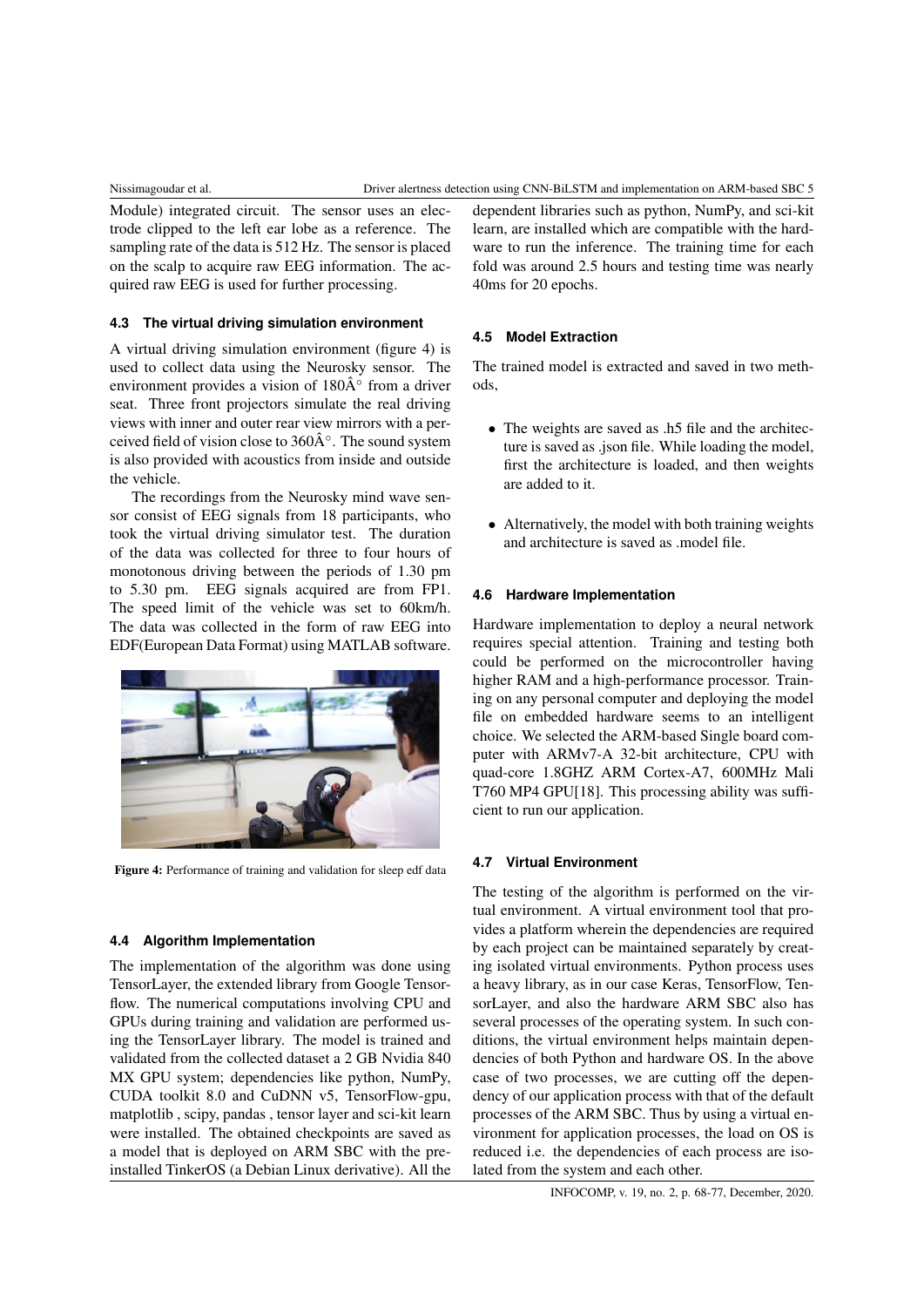#### **4.8 Experimenting with the model**

Experimentation was done for variations in different architecture for the first part, feature learning model, which includes CNN layers. The drop out of 0.5 and Bidirectional LSTM with 512 cell size was fixed. The variations in the CNN layers are shown in table 1 along with the results. Convolution layers, number of filters, filter size, and stride size were varied and the results are compared. The model also experimented with various tunable parameters, which included, based on the number of epochs, batchsize, numunits4, embedsize, inputdepth, nchannels, maxtimestep, outputmaxlength. After experimentation finally, the architecture was freezed to two CNNs with two layers and two Bi-LSTM. The model was evaluated using k-fold cross validation where k was set to 10. For each fold (Ts-Ts/k) recordings to train the model and Ts/k to test the model where Ts is the total number of samples in the data set. This procedure was iterated 10 times to test all the readings and computed the performance metrics. Table 2 and 3 show the accuracy results of training, validation, and testing for both sleep edf and Neurosky data.

Table 1: Results for different architectures for feature learning model

| <b>CNN</b>   | Convolution  | Convolution  | Maxpool |
|--------------|--------------|--------------|---------|
| Architecture | Layer-1      | Layer-2      | layer   |
| $CNN-1$      | 16.Fs/2,1    | $32.Fs*4,1$  | 2,1     |
| $CNN-2$      | 16, Fs*4,1   | 32,3,1       | 2,1     |
| $CNN-1$      | 32, Fs/2,1   | 64, Fs*4, 1  | 2.1     |
| $CNN-2$      | $32, Fs*4,1$ | 64, 3, 1     | 2,1     |
| $CNN-1$      | 128, Fs/2,1  | 128, Fs*4, 1 | 2.1     |
| $CNN-2$      | 128, Fs*4, 1 | 128,3,1      | 2.1     |

Table 2: Accuracy results of training, validation, and testing (Sleep EDF)

|               | Training | Validation | Testing |  |
|---------------|----------|------------|---------|--|
| Wake<br>94.39 |          | 92.73      | 89.84   |  |
| Sleep Stage1  | 93.23    | 91.67      | 90.67   |  |

Table 3: Accuracy results of training, validation, and testing (Neurosky)

|              | Training | Validation | Testing |  |
|--------------|----------|------------|---------|--|
| Wake         | 92.56    | 90.73      | 88.56   |  |
| Sleep Stage1 | 91.42    | 91.15      | 89.34   |  |

The average accuracy of around 90% is observed for both the classes. The performance of the same is shown



Figure 5: Performance of training and validation for sleep edf data

in figure 5 and 6. The accuracy remains around 90% for varying epoch size. The epoch size of 60 is found to be appropriate.



Figure 6: Performance of training and validation for sleep edf data

### **4.9 Parameter Tuning**

The first part of training which included CNN based representation learning was trained using ADAM optimizer with a learning rate as 10-4, beta1 as 0.9, and beta2 as 0.999. The second part of the training which is done using sequence residual learning is also with ADAM optimizer, but with learning rates as lr1 and lr2 as 10-6 and 10-4 respectively.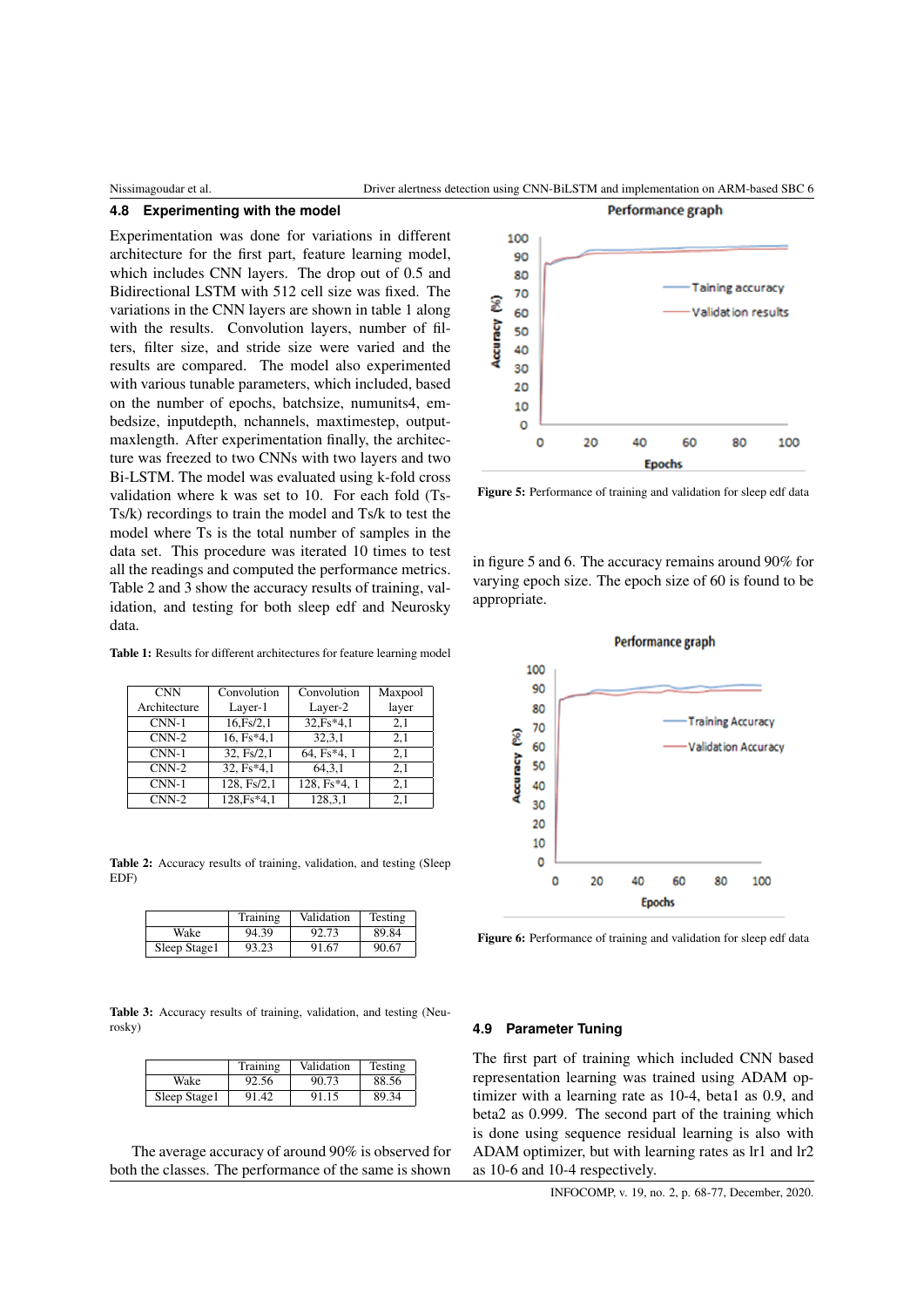## Nissimagoudar et al. 2002 Driver alertness detection using CNN-BiLSTM and implementation on ARM-based SBC 7

#### **4.10 Performance metrics**

The network was evaluated for different performance measures viz. each class accuracy, overall accuracy, each class precision (PR), each-class recall (Re), and each class  $F1$  score $(F1)$  and sensitivity $(S)$ . To compute per class metrics we considered a single class as a positive class and remaining classes as a negative class. Table 4 consists of the confusion matrix and Table 5 contains the results of different evaluation parameters. These results are for recorded sleep edf and Neurosky sensor readings. We could use the same model without changing the parameters for both sleep edf and Neurosky data. The results show similar performance for both.

Table 4: Confusion Matrix

| Data Sets               | Classes      | Wake | Sleep Stage1 |
|-------------------------|--------------|------|--------------|
| Sleep edf               | Wake         | 3326 | 274          |
|                         | Sleep stage1 | 186  | 3414         |
| Neurosky sensor<br>Data | Wake         | 1084 | 114          |
|                         | Sleep stage1 | 66   | 389          |

| Authors                                                         | Data set<br>and<br>Electrodes              | Overall<br>Accuracy | Overall<br>F1 score |
|-----------------------------------------------------------------|--------------------------------------------|---------------------|---------------------|
| O. Tsinalis,<br>P. M. Matthews,<br>Y. Guo.<br>S. Zafeiriou.[21] | Sleep edf<br>Fpz-Cz                        | 74.8                | 69.8                |
| A. R. Hassan,<br>A. Subasi[23]                                  | Sleep-edf<br>90.8<br>$Pz-Oz$               |                     | 80.0                |
| A. Supratak,<br>H. Dong, C.<br>Wu, and Y. Guo[24]               | Sleep-edf<br>Fpz-Cz                        | 82.0                | 76.9                |
| O. Tsinalis.<br>P. M. Matthews,<br>Y. Guo, [22]                 | Sleep edf<br>Fpz-Cz                        |                     | 73.9                |
| Mikito Ogino,<br>Yasue Mitsukura[25]                            | Neurosky<br>Mindwave<br>mobile<br>$Fp1-A1$ |                     | <b>NA</b>           |
| <b>CNN-BiLSTM</b><br>Sleep edf<br>Fpz-Cz<br>(Proposed method)   |                                            | 90.25               | 93.32               |
| <b>CNN-BiLSTM</b><br>(Proposed method)                          | Neurosky<br>Mindwave<br>mobile<br>$Fp1-A1$ | 83.67               | 81.76               |

Table 6: Comparison with existing approaches

Table 5: Performance parameters

| Data Sets          | <b>Classes</b> | <b>PR</b> | RE    | F <sub>1</sub> -score | SP    |
|--------------------|----------------|-----------|-------|-----------------------|-------|
| Sleep edf          | Wake           | 92.38     | 94.70 | 92.98                 | 92.57 |
|                    | Sleep stage1   | 94.83     | 92.57 | 93.67                 | 94.70 |
| Neurosky<br>sensor | Wake           | 90.48     | 94.26 | 92.33                 | 77.33 |
|                    | Sleep stage1   | 85.49     | 77.33 | 81.20                 | 94.42 |

### **4.11 Performance Comparison with existing approaches**

Also, when the test results are compared with the existing state of art methods that use only one channel data, our results are convincing for both sleep edf and Neurosky sensor test data. The comparison is shown in table 6 for the overall accuracy and overall F1 score compared with existing methods. The results of sleep edf gave better accuracy compared to Neurosky sensor data as the sleep edf data used for training was large compared to the Neurosky data. The results are 90.25% and 83.67% for sleep edf and Neurosky sensor data respectively which is higher compared to existing methods.

### **4.12 Discussion**

The model was verified for training for both Neurosky and Sleep edf data. The performance was evaluated for

overall accuracy, per class accuracy and other performance metrics. Results showed that the accuracy was around 90% when trained on the laboratory machines, as discussed in the earlier sections. Also, as the algorithm was expected to work in the real-world environment, the trained model was tested on a embedded hardware and real-time signals. Hence, the trained model was ported to hardware, in our case it is ARM-based SBC and tested for real-time signals of Neurosky mindwave sensor. The results of the tests are as shown in table 7 and 8. The test data was provided from the Neurosky sensor used in a virtual simulation environment. The model behaved with a test accuracy of 80.95%, which is slightly low compared to the testing and validation results on the desktop PC. The results are in the acceptable range and hence the model can be used for real-time testing of driverâs alertness. The model works independently with a response time of 30ms.

Table 7: Confusion matrix for Neurosky test data with ARM SBC

| Data Sets     | <b>Classes</b> | Wake | Sleep Stage1 |
|---------------|----------------|------|--------------|
| Neurosky data | Wake           | 108  |              |
|               | Sleep stage1   |      | 34           |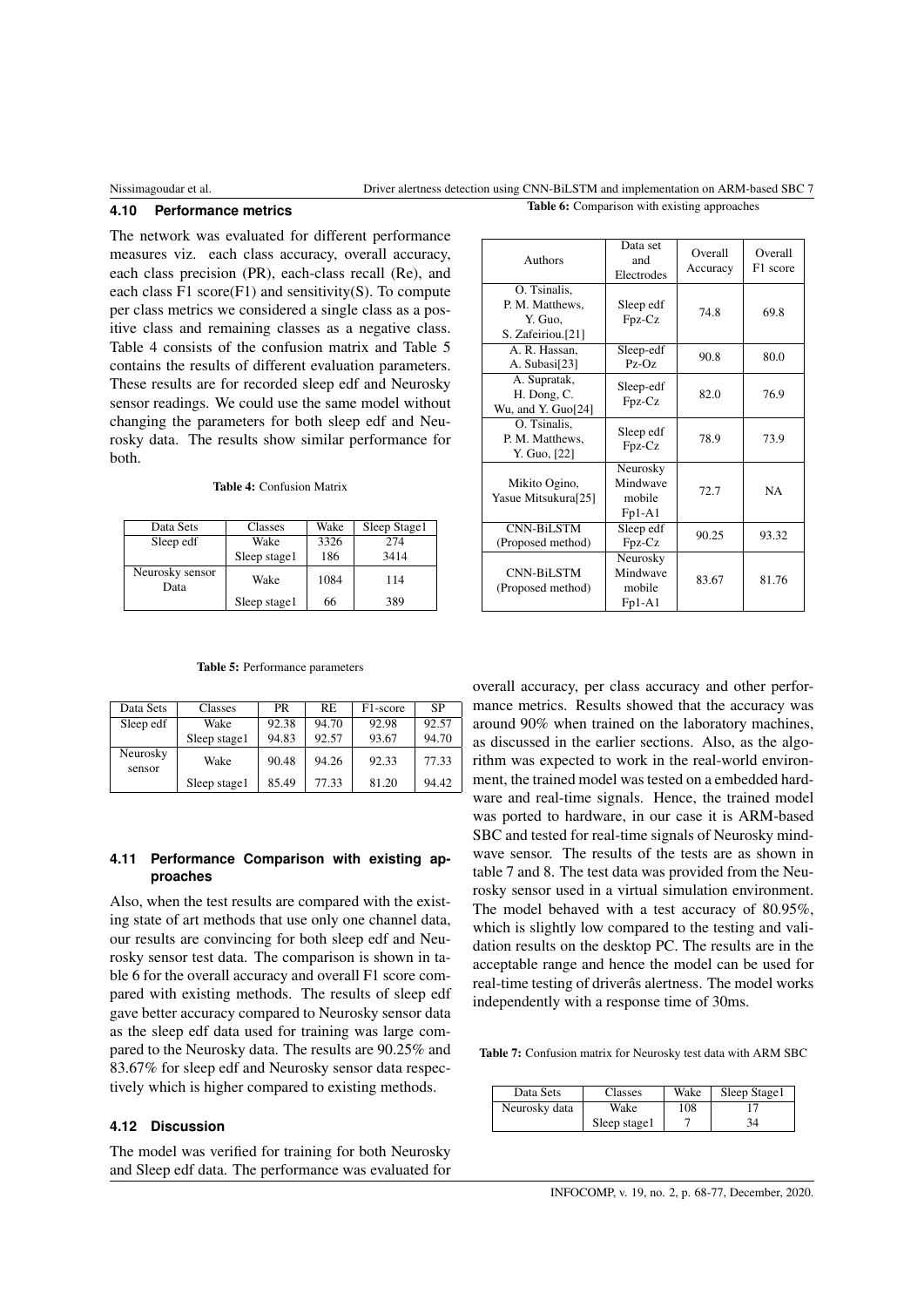#### Nissimagoudar et al. Driver alertness detection using CNN-BiLSTM and implementation on ARM-based SBC 8

Table 8: Evaluation of Performance parameters for test data with ARM SBC

| <b>Tasses</b> | PR    | RE   | F1-score | SP    | Acc   |
|---------------|-------|------|----------|-------|-------|
| Wake          | 86.4  | 93.1 | 89.62    | 66.66 | 86.40 |
| Sleep stage1  | 82.92 | 66.6 | 73.90    | 93.10 | 80.95 |

#### **5 Conclusion**

The proposed CNN and Bi-LSTM based deep learning model automatically learns the driver's alertness using single-channel EEG. The model is trained end-to-end using the backpropagation technique. A two-level training approach is used to train the model to overcome the class imbalance problem and to encode temporal information into the model. The model learns time-invariant features using convolution neural networks and transition rules related to stages using bidirectional LSTMs from the EEG epochs. The model was evaluated using two different types of data sets i.e sleep edf and for the Neurosky mindwave senor data. The implementation of the algorithm was done on ARM-based SBC and tested for Neurosky sensor data. The trained CNN-LSTM based model gave an accuracy of 93.3% and the test model gave an accuracy of 89.4% when tested with real-time signals using the Neurosky mind wave electrode. As the model learns automatically without using hand-engineered features, it is expected to be the better approach for detecting driver alertness for automotive applications.

### **References**

- [1] A. J. Lim and W. D. Winters. *A Practical Method for Automatic Real-Time EEG Sleep State Analysis,* in IEEE Transactions on Biomedical Engineering, vol. BME-27, no. 4, pp. 212-220, April 1980.
- [2] T. P. Yunck and F. B. Tuteur. *Comparison of decision rules for automatic EEG classification,* in IEEE Transactions on Pattern Analysis and Machine Intelligence, vol. PAMI-2, no. 5, pp. 420-428, Sept. 1980.
- [3] M. Diykh, Y. Li and P. Wen. *EEG Sleep Stages Classification Based on Time Domain Features and Structural Graph Similarity,*in IEEE Transactions on Neural Systems and Rehabilitation Engineering, vol. 24, no. 11, pp. 1159-1168, Nov. 2016.
- [4] F. Riaz, A. Hassan, S. Rehman, I. K. Niazi and K. Dremstrup. *EMD-Based Temporal and Spectral Features for the Classification of EEG Signals Using Supervised Learning,*in IEEE Transactions

on Neural Systems and Rehabilitation Engineering, vol. 24, no. 1, pp. 28-35, Jan. 2016.

- [5] Wang N, Lyu MR. *Extracting and Selecting Distinctive EEG Features for Efficient Epileptic Seizure Prediction,*IEEE J Biomed Health Inform.pp.1648-1659,2015.
- [6] R. Jenke, A. Peer and M. Buss.*Feature Extraction and Selection for Emotion Recognition from EEG,*in IEEE Transactions on Affective Computing, vol. 5, no. 3, pp. 327-339, 2014.
- [7] Nissimagoudar P.C., Nandi A.V., Gireesha H.M. *A Feature Extraction and Selection Method for EEG Based Driver Alert/Drowsy State Detection,*Proceedings of the 11th International Conference on Soft Computing and Pattern Recognition (SoCPaR 2019). SoCPaR 2019.
- [8] Yaguang Jia, Jun Xie, Guanghua Xu, et al.*A separated feature learning based DBN structure for classification of SSMVEP signals,* Conf Proc IEEE Eng Med Biol Soc. 2017;2017:3356-3359.
- [9] Garrett D, Peterson DA, Anderson CW, Thaut MH. *Comparison of linear, nonlinear, and feature selection methods for EEG signal classification,*IEEE Trans Neural Syst Rehabil Eng. 2003;11(2):141- 144.
- [10] Piotr W Mirowski, Yann LeCun, Deepak Madhavan, and Ruben Kuzniecky. *Comparing SVM and convolutional networks for epileptic seizure prediction from intracranial EEG,*In Machine Learning for Signal Processing, 2008. pp. 244â249. IEEE, 2008
- [11] A Rechtschaffen, AE Kales. *A manual of standardized terminology, techniques, and scoring systems for sleep stages of human subjects,*Los Angeles, CA: UCLA Brain Information Service. Brain Research Institute 10 (1968).
- [12] https://physionet.org/physiobank/database/sleepedfx/
- [13] Ali H Shoeb and John V Guttag. *Application of machine learning to epileptic seizure detection,*In Proceedings of the 27th International Conference on Machine Learning (ICML-10), pages 975â982, 2010.
- [14] D. Garrett, D. A. Peterson, C. W. Anderson and M. H. Thaut. *Comparison of linear, nonlinear, and* INFOCOMP, v. 19, no. 2, p. 68-77, December, 2020.